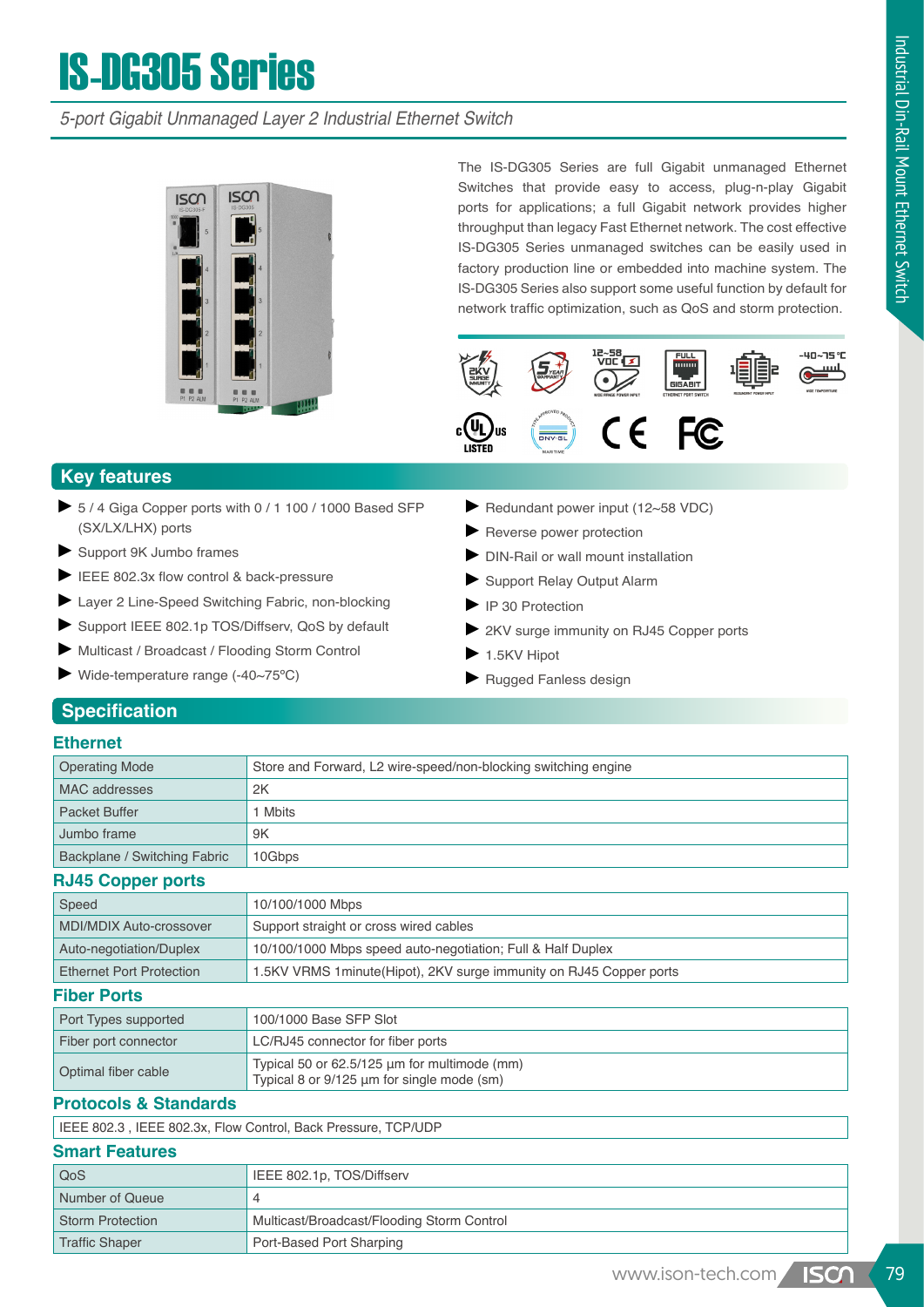#### **Power**

| $\mathbf{v}$ vv $\mathbf{v}$         |                                                                                    |  |  |  |
|--------------------------------------|------------------------------------------------------------------------------------|--|--|--|
| Power Input                          | Redundant Power Input, DC Input, Terminal Block                                    |  |  |  |
| Input Voltage Range                  | 12-58 VDC                                                                          |  |  |  |
| Reverse power protection             | <b>YES</b>                                                                         |  |  |  |
| <b>Power Consumption</b>             | IS-DG305 3.6 Watt, IS-DG305-F 4.3 Watt                                             |  |  |  |
| <b>Indicators</b>                    |                                                                                    |  |  |  |
| Power status indication              | Power Input status                                                                 |  |  |  |
| Ethernet port indication             | Link & speed                                                                       |  |  |  |
| <b>Environmental and Compliances</b> |                                                                                    |  |  |  |
| <b>Operating Temperature</b>         | -40~75°C (Cold startup at -40°C)                                                   |  |  |  |
| Storage Temperature                  | $-40 - 85$ °C                                                                      |  |  |  |
| Humidity                             | 5~95% (Non-Condensing)                                                             |  |  |  |
| Vibration, shock, free fall          | IEC-60068-2-6, -27, -32                                                            |  |  |  |
| <b>Certification Compliance</b>      | CE. FCC                                                                            |  |  |  |
| <b>Electrical safety</b>             | CE, UL 60950-1, CSA C22.2 No. 60950-1, EN 60950-1                                  |  |  |  |
| <b>Marine</b>                        | DNV, GL                                                                            |  |  |  |
| <b>EMC</b>                           | FCC Part 15, CISPR 22 (EN55022) Class A<br>IEC-61000-4-2, -3, -4, -5, -6 (Level 3) |  |  |  |
| <b>RoHS &amp; WEEE</b>               | RoHS (Pb free) and WEEE Compliant                                                  |  |  |  |
| <b>MTBF</b>                          | >25 years                                                                          |  |  |  |
| <b>Mechanical</b>                    |                                                                                    |  |  |  |
| Protection                           | <b>IP30</b>                                                                        |  |  |  |
| Dimension                            | 109.2mm(H) x 29.1mm (W) x 89.4mm (D) ( without DIN rail kit)                       |  |  |  |
| Weight                               | 350 <sub>g</sub>                                                                   |  |  |  |
| Installation                         | DIN-Rail mounting; Wall mounting                                                   |  |  |  |
| <b>Relay Output</b>                  | 1A, 24V, Normal Open                                                               |  |  |  |

## **Dimension Diagram**